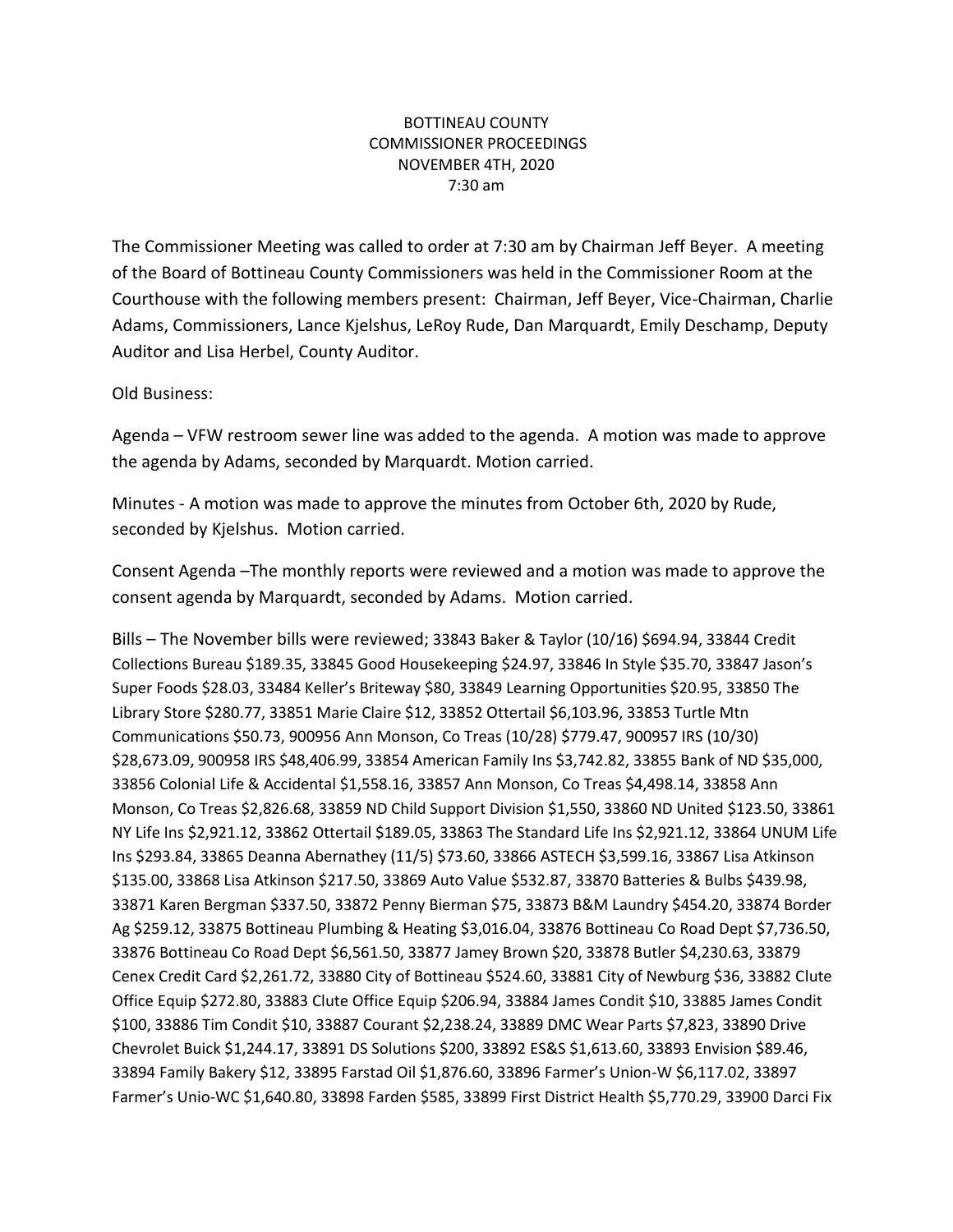\$337.50, 33901 Galls \$83.49, 33902 Gooseneck Implement \$13.25, 33903 Donny Haas \$60, 33904 Shawn Hahn \$30, 33905 Jane Hambleton \$396.15, 33906 Lisa Herbel \$69, 33907 iDesign \$66.46, 33908 ITD \$3,943.20, 33909 JB Express \$110, 33910 JS Wholesale \$303.85, 33911 Darrel Keller \$30, 33912 Ketterling's Yard \$268, 33913 Sue Krohn \$203.65, 33914 Rhonda Langehaug \$337.50, 33915 Lawson Products \$277.09, 33916 Sharon McGuire \$263.35, 33917 Lenny McGuire \$240, 33918 Midco \$103.16, 33919 Mikkelsen Aggregates \$3,480, 33920 Scott Moen \$70, 33921 Ann Monson, Co Treas \$11, 33922 Moum's Tesoro \$229.63, 33881 City of Newburg \$36, 33923 ND Assoc of Counties \$525, 33924 NDAAO Treasurer \$225, 33925 ND Newspaper Assoc \$131.60, 33926 ND One Call \$13.20, 33927 NDSU Extension \$10,571.82, 33928 ND Telephone Co \$128.03, 33929 Don Nelson \$300, 33930 Tami Neubauer \$254.75, 33931 Nodak Store \$1.699.34, 33932 North Central \$716.11, 33933 Glenda Nordmark \$296.75, 33934 Office of Attny General \$1,266, 33935 O'Keeffe Oil \$4,272.66, 33938 ProIT \$3,464, 33937 Ryan Pederson \$21.01, 33940 Redwood Toxicology Lab \$36.66, 33941 Renville Co Farmer \$134.20, 33942 Sawmill Lumber \$750.89, 33943 Sawmill Corner Stop \$38.90, 33944 Jade Smith \$229.15, 33945 Sodexo Inc & Affiliates \$10,845, 33946 Soltis Sportswear \$1,009.80, 33947 SRT \$1,305.17, 33948 Spectrum \$1,281.74, 33949 State Treasurer \$4,783.89, 33950 The Standard \$286.80, 33952 Alex Stenson \$50, 33952 Swantson Equip \$165, 33953 TransUnion \$100, 33954 TrueNorth Steel \$10,223.84, 33955 Turtle Mtn Communications \$1,861.37, 33956 Turtle Mtn Floral \$55, 33957 Avis Tvedt \$389.25, 33958 Tweed Country Ag \$316.98, 33959 Tyler Technologies \$238.14, 33960 Underground Vaults \$4.50, 33961 Irva Undlin \$267.50, 33962 USIQ \$3,695, 33962 Verizon Wireless \$1,614.33, 33964 Verizon Connect \$324.61, 33965 Visa \$926.94, 33966 Visa \$189.71, 33967 Visa \$1,222.48, 33968 Terry Volk \$719.10, 33969 Ward County \$5,945.50, 33970 Waste Mgmt \$906.43, 33971 Westlie \$367.96, 33972 Western Agency \$41, 33973 Wex Bank \$583.18, 33974 Tanya Wieler \$2,000, 33975 Wold \$49,687.73, 33976-33985 Social Services (11/16) \$5,725.12, 900959 ND Public Employee Retirement (11/13) \$48,760.07, 900960 NDPERS \$5,505, 900961 NDPERS Dakota Plan \$86,529.84, 33986 Jamey Brown \$30, 33987 James Condit \$110, 33988 Tim Condit \$30, 33989 Donny Haas \$140, 33990 Shawn Hahn \$70, 33992 Darrel Keller \$120, 33993 Bud LaRocque \$150, 33994 Scott Moen \$130, 33995 ND Game & Fish \$3,962.25, 33996 Alex Stenson \$20, 900962 Ann Monson, Co Treas (11/16) \$2,081.89, 900963 ND Game & Fish \$284.50, 900964 Paystubx \$600.69, 46160-46259 Payroll (11/30) \$246,057.57 and a motion was made to pay the bills with the exception of the D & B Body Shop, which Lisa will look into, by Marquardt, seconded by Kjelshus. Motion carried.

Kelly Jensen discussed the NPHS Zone Plan which was sent to the Department of Human Services. DHS has made revisions and the NPHS Zone Plan is now complete. The Zone board approved the plan on October  $20<sup>th</sup>$ , 2020, which now goes before the three County Commission Boards for approval. A motion was made to approve the NPHS Zone plan by Adams, seconded by Marquardt. Motion Carried.

Kelly also discussed the NPHS Zone Board and the appointment of the 1-year term that will need to be filled. The commissioners asked if Kelly would give some recommendations of who could represent Bottineau County. The appointment will need to be made at the December meeting.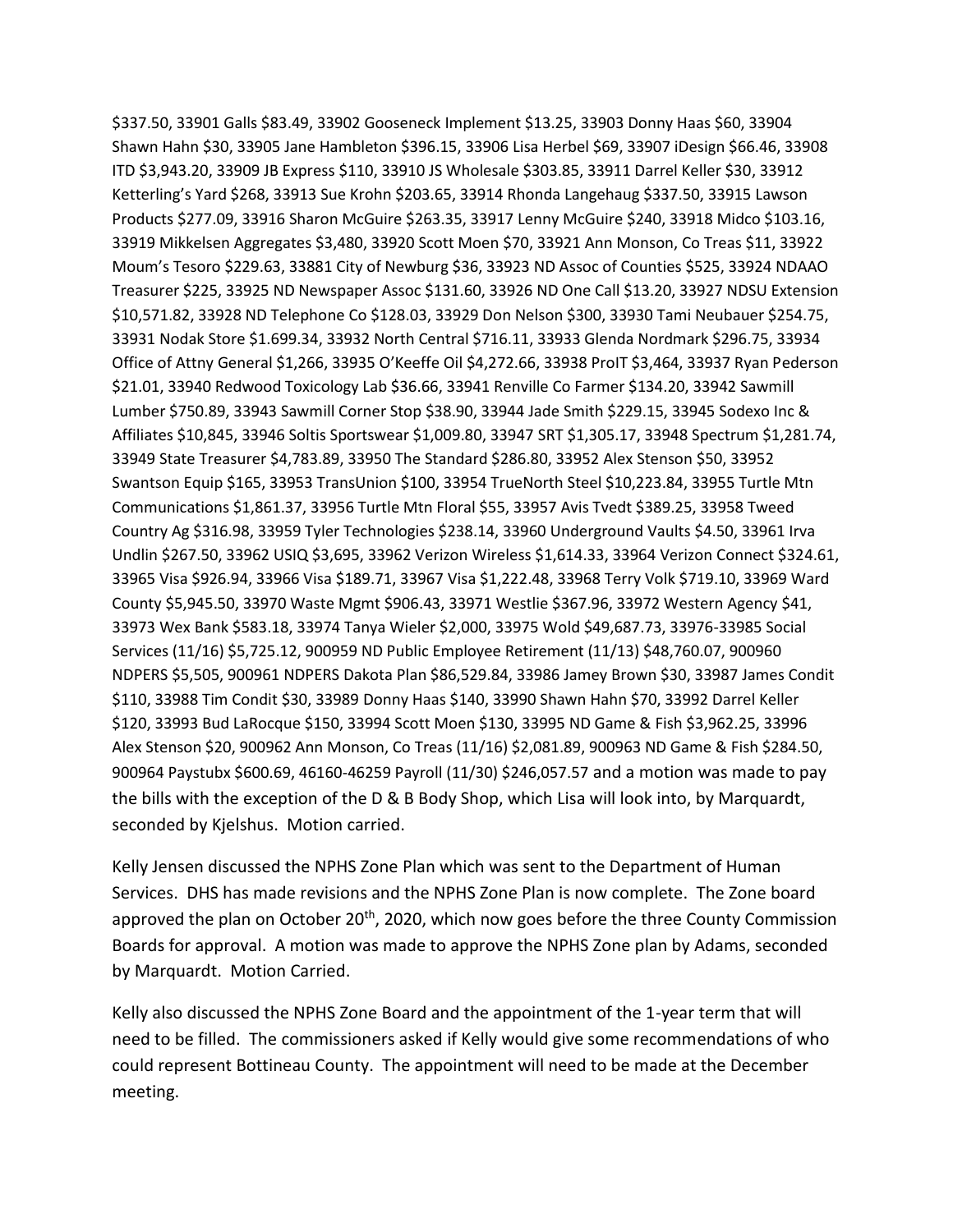Lisa gave an update on the Cares Funding that was recently approved which is based on law enforcement officer costs for August through December. The August through September deputy's payroll will be submitted for reimbursement in November. As there are no funds available for the 2021 jail payments due to the drastic reduction in Gross Production Oil Tax, Lisa suggested that the money that the county will receive should be put towards the jail payments and a motion was made to use the Cares funding to make 2021 jail payments by Kjelshus, seconded by Marquardt. Motion carried.

Discussion was held about the fire breaks and nothing further was decided.

A notification was received from the Court Facilities Improvement Advisory Committee advising that a grant was available for 2021 courtroom projects.

Lisa Herbel, County Auditor submitted her resignation effective 1/15/2021 and a motion was made to accept Lisa's resignation by Rude, seconded by Adams. Motion carried.

Kent Indvik and Seth Demontigny, Wold Engineering, gave an update on the County projects –

CP-05027(020), Landa Chip project has been completed and a motion was made to sign the acceptance letter and make the final payment to ASTECH in the amount of \$3,599.16, by Kjelshus seconded by Adams Motion carried.

HEC-0549(001), Shoulder widening on the old Lake Road, the project will be complete once 3-D design removes all of the construction signage. Mayo Construction was contacted about approach repair and they will not be here until next spring to complete the work.

HCL-0500(003), County Safety Project, Mayo still need straighten the lighting poles and fix the light at Maxbass because it is still not working and the project will remain open until the lighting is fixed.

-BRO-0005(054), -RCB, Maxbass project, is progressing.

Ritchie Gimbel, Road Superintendent, discussed the bridges in the county that require maintenance or replacement. Ritchie, Kent, Seth, and Brad have met with the DOT to discuss the possibility of funding by bundling projects. The DOT is willing to help fund one box culvert and remove two bridges in Wellington Township. Right of way will need to be purchased in order to complete these projects. A motion was made that the county establish a policy that the county Road Superintendent can negotiate to purchase road right away up to \$1200.00 an acre without board approval by Beyer, seconded by Marquardt. A motion was made to amend the original motion to add future bridge projects to the original motion by Marquardt, seconded by Adams. A motion was made to reconsider the original motion as amended by Beyer, seconded by Marquardt. Motion carried. A motion was made to let NDDOT know that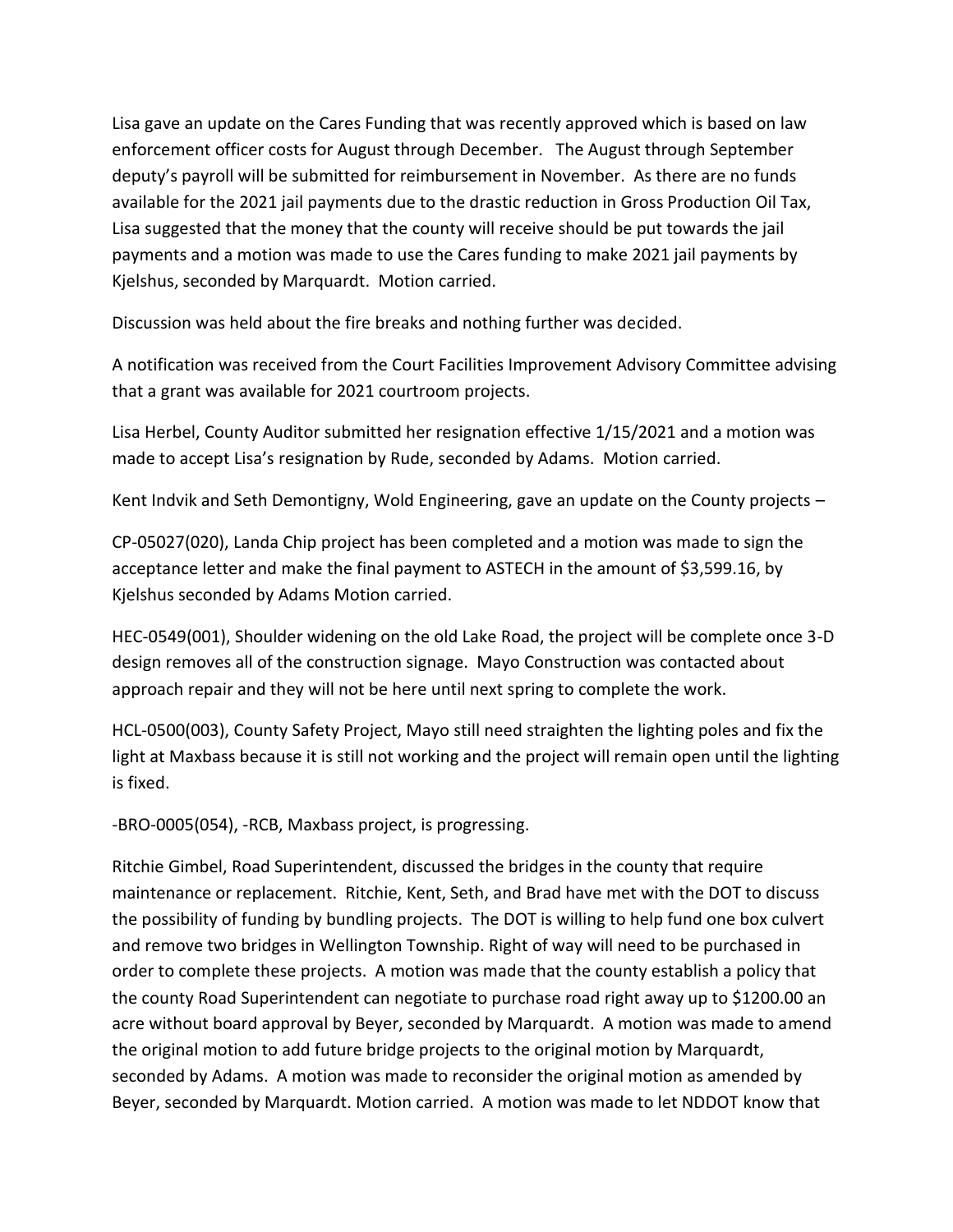Bottineau County plans to proceed with the bridge project on  $21^{st}$  Ave NE and to offer David Biberdorf \$1200.00 an acre for right of way as proposed for the bridge project by Marquardt, seconded by Adams. Kjelshus and Rude voted no. Motion carried. Eight bridges have been closed to date by the NDDOT bridge contractors, but Ritchie stated that they have been able to re-open 2 of them with structure repairs, 4 will be removed, and 1 was reduced in tonnage. Ritchie invited Brad Robertson with Wold Engineering forward and he was given a token of appreciation on behalf of Bottineau County for his years of service. Discussion was held about the annual DOT meeting and a virtual meeting on December  $1<sup>st</sup>$  2020 will be arranged. Discussion was held about applying for TAP funding for extending the hiking and biking trail from Sawmill Corner to Highland Road. The Lake Metigoshe Improvement Association is willing to help with the cost share and the board would like their commitment in writing. The Rec. Service district will be looking for an easement for the right away along the county highway by the Minot Beach crossing and motion was made to approve their request by Kjelshus, seconded by Marquardt. Motion carried.

Discussion was held about the placement of the sewer line for the bathroom at VFW park.

The NDDOT Maintenance Certification Contract was received and a motion was made to sign the contract by Marquardt, seconded by Adams. Motion carried.

An appraisal hearing was held for the properties that the County foreclosed on for nonpayment of three years of taxes and a motion was made to approve the valuations as recommended by Taylor Kippen, Tax Director, by Adams, seconded by Marquardt. Motion carried.

Lisa provided an update on the 2019 Audit. The County received a finding for purchasing motor graders through a Cooperative Purchasing Contract, but there is further investigation being done as many counties and cities throughout the State were led to believe the Century Code was being followed.

Brad Mann with HA Thompson met with the board to discuss about the proposals to update the temperature controls in the Courthouse and the Sheriff's Department. Jeff and Tanner will discuss the two proposals that HA Thompson has given to the county and will make a recommendation to the board.

The board and the department heads met and discussed the Covid-19 issues within the county and what the thoughts are of the employees. The board decided to make masks mandatory within the common areas of the courthouse.

Department Head meeting – Chairman Beyer gave an update on the meeting. The department heads gave an update on their office activity.